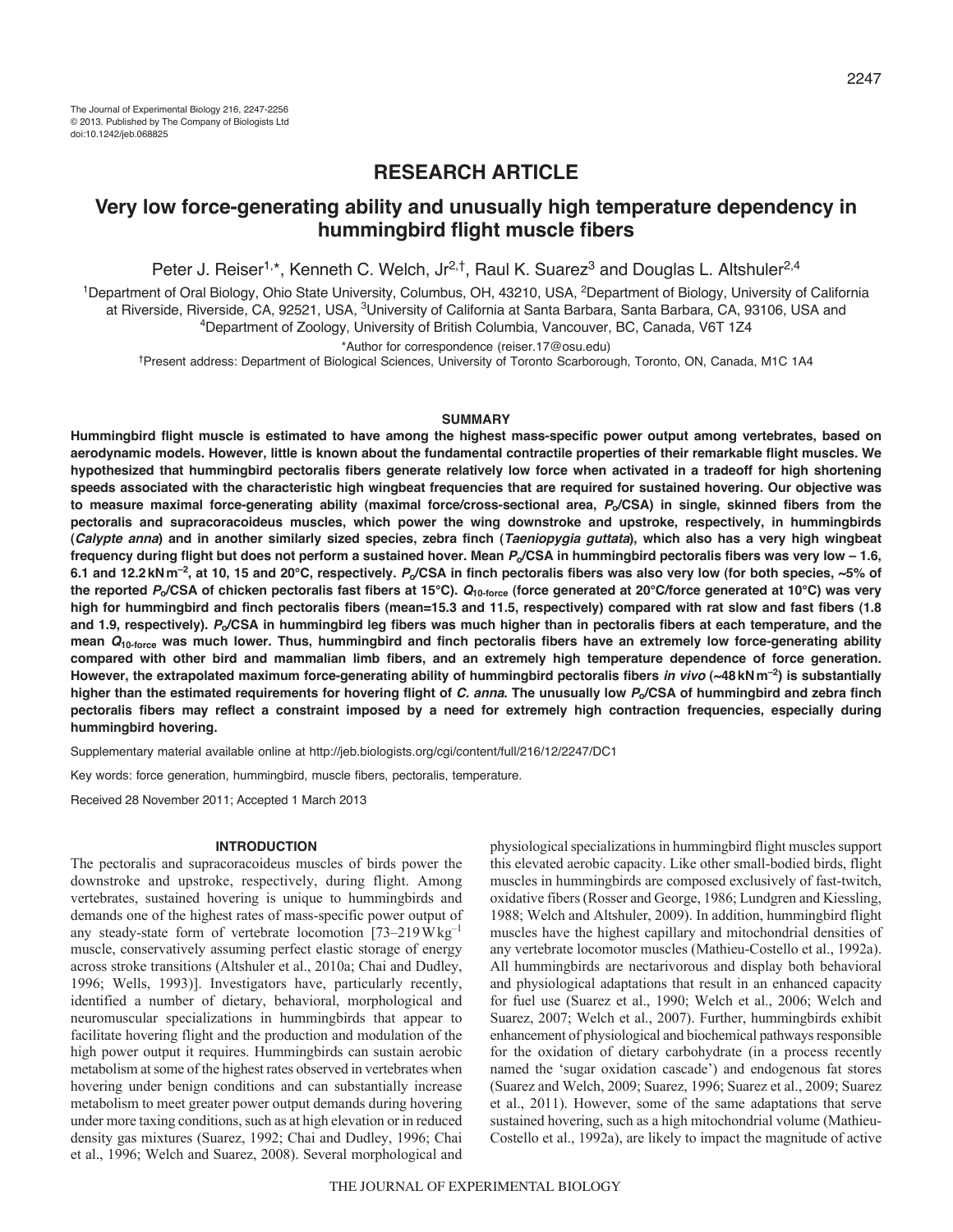stress [force per unit of fiber cross-sectional area (CSA)] development by reducing the relative myofibrillar volume.

Significant progress has also been made in understanding the kinematics and aerodynamics of hummingbird hovering. The majority of force necessary to drive wingbeats during hovering is produced by flight muscles that undergo contractions at frequencies that are among the highest in vertebrate locomotory muscles. Wells reported very high power output of hummingbird flight muscles during hovering, based on an analysis of wing kinematic data (Wells, 1993). More recently, Warrick et al. employed a particle velocimetry analysis to study hovering in rufous hummingbirds (*Selsasphorus rufus*) and reported that both the upstroke and downstroke generate lift, but do so unequally (Warrick et al., 2005; Warrick et al., 2009). Several studies have employed reduced density air mixtures or the application of additional weight to uncover how hummingbirds modulate wingbeat kinematics to control lift production (e.g. Chai and Dudley, 1996; Chai et al., 1996; Altshuler and Dudley, 2003; Altshuler et al., 2010b). The results revealed that hummingbirds can increase wingbeat frequency, wing stroke amplitude or both parameters simultaneously to adjust mechanical power output.

Collectively, these studies have shown that the high power requirements and need for rapid and precise control characteristics of hovering flight in hummingbirds are associated with specialization of flight aerodynamics, kinematics and energetics as well as of the ultrastructure and morphology of flight muscles. However, fundamental contractile properties of muscle fibers that drive hovering in hummingbirds have not been examined. The primary goal of the present study was to measure the force-generating ability of single muscle fibers of hummingbird pectoralis muscle fibers, given their required high rates of contraction and relaxation during hovering and the reported trade-off between force and speed in muscles that operate at high frequencies (Rome et al., 1999; Rome, 2006). The results were compared with those from hummingbird leg muscle fibers, as well as pectoralis and leg muscle fibers from another avian species, the zebra finch, *Taeniopygia guttata*, a species of similar body size that does not perform sustained hovering but has a relatively high wingbeat frequency during flight [28–30Hz during horizontal flight and rapid ascent (Tobalske et al., 2005)]. Furthermore, it is known that hummingbirds can enter torpor at night (Kruger et al., 1982; Hiebert, 1991; Hiebert, 1992; Hiebert, 1993; Calder, 1994; Powers et al., 2003), during which they can become relatively immobile when body temperature decreases to as low as  $~10-13$ °C (Bartholomew et al., 1957; Hiebert, 1990). Force generation in striated muscle is known to be temperature dependent (Kuhn et al., 1979; Reiser and Lindley, 1990; Kawai, 2003; Ranatunga, 2010) (see also Discussion). Therefore, another goal was to measure the force-generating ability of hummingbird flight and leg muscles at lower temperatures, to determine whether entry into torpor might have functional consequences for flight and perching capabilities. The approach was to measure maximal force generation in isolated skinned muscle fibers during steady, maximal activation. We measured force generation from 10 to 20°C, and discuss forces extrapolated to higher temperature because skinned muscle fibers are not stable when activated at the normal body temperatures of birds.

## **MATERIALS AND METHODS Animals**

Adult male birds were used for this study. Anna's hummingbirds [*Calypte anna* (Lesson 1829), *N*=11; mean ± s.e.m. body mass: 4.7±0.1g] were captured locally (Santa Barbara and Riverside, CA) and zebra finches (*Taeniopygia guttata* Reichenbach 1862, *N*=10; body mass: 14.7±0.6g) were obtained from local vendors. Pectoralis strips (consisting of bundles of fibers, 1–2mm thick) and the ankle extensor muscle group from the lower legs (with skin removed) were collected from both species immediately following euthanasia (carbon dioxide asphyxiation or overdose of ketamine/xylazine) and placed in cold storage solution ['relaxing' solution, containing 50% (v/v) glycerol (Reiser et al., 1985)]. Samples were shipped overnight with ice packs frozen at −20°C to Ohio State University for the single fiber force measurements. Samples were also obtained from one adult male house sparrow [*Passer domesticus* (Linnaeus 1758); body mass: 33.5g], which was found shortly after death, presumably resulting from collision with a nearby building. The weather conditions included overcast sky and 4°C ambient temperature. The bird was quickly transported to the laboratory within ~10min. Blood ran freely when the heart was excised. The pectoralis muscle, which had a normal appearance and was very pliable (rigor had not developed), was immediately isolated, placed in cold relaxing solution, and bundles were prepared. Samples of the fast-twitch tibialis anterior and slow-twitch soleus muscles were also prepared from 2-month-old male Sprague–Dawley rats (*N*=2; body mass:  $\sim$ 250g), following anesthesia (ketamine/xylazine) and decapitation. All of the shipped and locally prepared muscle bundles were kept in storage solution at −20°C for up to 5weeks. None of the hummingbird, finch, sparrow or rat fiber bundles were supported (i.e. tied to glass capillary tubes) at any time during shipment and/or storage in the present study. In two studies in this laboratory (P.J.R., unpublished), two sets of fibers (*N*=9 in both) from rabbit diaphragm were studied with or without support during storage, with all other conditions, methodology and apparatus being identical. The mean active stress with and without support during storage was 95.2 and  $103.6 \text{ kN m}^{-2}$ , respectively, and the difference was not statistically significant (*t*-test, *P*=0.195). We conclude from this that support during storage is not necessary. All of the procedures that were conducted on live animals were in accordance with protocols approved by the Institutional Animal Care and Use Committees of the University of California at Santa Barbara, University of California at Riverside and Ohio State University.

## **Force measurements**

Fibers were isolated from the bundles in a Petri dish containing relaxing solution and using a dissection microscope, and were mounted in the experimental chamber. Individual hummingbird and finch leg muscles, from which fibers were isolated, were not identified. All of the fibers, except two sparrow pectoralis fibers, were studied within 5weeks following euthanasia and forcegenerating ability did not change significantly over this time. The force-generating ability of two sparrow pectoralis fibers that were studied on day 50 was not different from the others in this group. The fibers were attached to a servo-controlled torque motor (model 322C, Aurora Scientific, Aurora, ON, Canada) on one end and to an isometric force transducer (model 406 for bird fibers and model 403 for rat fibers, Aurora Scientific) on the other end, as illustrated by Moss (Moss, 1979). The motor and transducer were mounted on three-way positioners. A U-shaped experimental chamber, which was placed on the stage of an upright Nikon Labophot microscope, housed the mounted servomotor and force transducer, and a central spring-loaded stainless steel insert, the latter with a coverglass floor for transillumination of the fiber. The insert had three wells that contained solutions for bathing the fibers. The temperature of the insert was monitored with a thermistor, which was embedded in one of the wells and was connected to a thermometer (model 43TD Tele-Thermometer, Yellow Springs Instruments, Yellow Springs,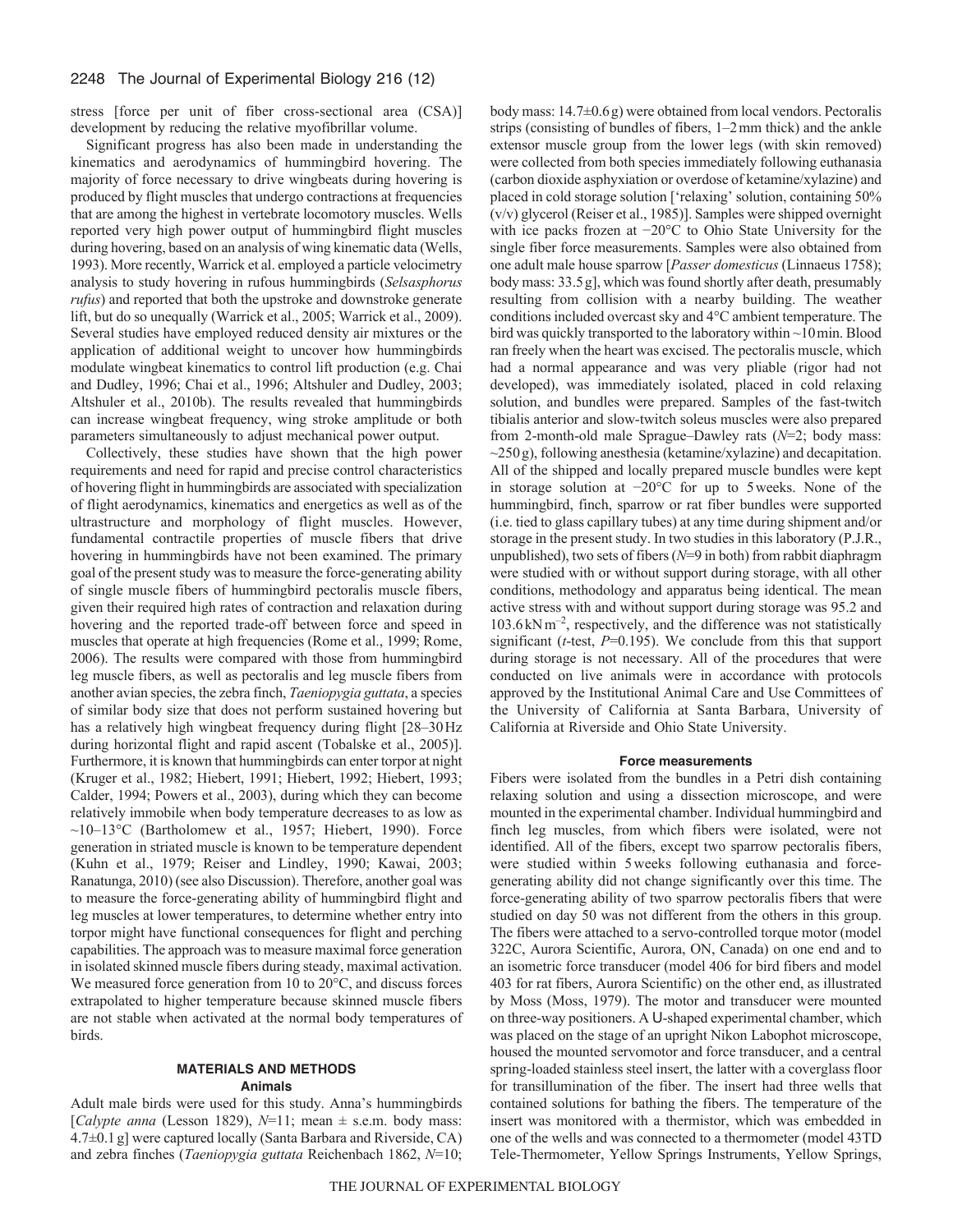OH, USA). Output from the thermometer was connected to a custom-built regulated power supply, which was, in turn, connected to three thermoelectric devices that cooled the chamber and central insert.

The mounted fibers were slowly stretched manually, by sliding the motor, until the fiber was set to just above slack length. The length of the portion of the fiber that was exposed to the bathing solution was determined by measuring the displacement of the experimental chamber when a microscope eyepiece reticle was aligned, first on one end, then on the other end, of the fiber. The chamber displacement was measured with a dial indicator (model 25-881, L. S. Starrett Co., Athol, MA, USA; resolution: 10μm) that was in contact with the microscope stage. A camera, which was mounted on the top of the microscope, was used to capture images of the fibers in the experimental chamber, using brightfield illumination. An image of the central portion of the fiber was captured at this length and the sarcomere length at this fiber length (referred to as SLnull) was determined. There was a broad range of SLnull values between groups of fibers. A group in this study consisted of pectoralis, supracoracoideus (hummingbird only) or leg fibers from an individual species. The pectoralis fibers from each bird species had very short mean SL<sub>null</sub> values (the mean for the three species ranged from  $1.84$  to  $1.89 \,\mu m$ ) and hummingbird leg fibers had a much longer mean value  $(2.45\pm0.08 \,\mu m)$ . Several initial hummingbird pectoralis and supracoracoideus fibers were stretched to a slightly  $(5-10\%)$  longer resting sarcomere length  $(SL_{rest})$  and were activated, but they immediately tore. Force generation was successfully measured in three hummingbird pectoralis fibers at several sarcomere lengths, beginning with  $SL<sub>null</sub>$  and followed by setting the fibers to longer sarcomere lengths prior to activation. On average, generated force increased by about twofold from ~1.9 to ~2.2μm and precipitously fell with additional increases in sarcomere length in each of these fibers. Therefore, the fibers from hummingbird and finch pectoralis and hummingbird supracoracoideus were set to a resting sarcomere length  $(SL_{rest})$ , prior to activation, that was equal or very close to  $SL<sub>null</sub>$  (Table 1) to prevent tearing during activation. SL<sub>rest</sub> in rat fibers was typically set to a value that is closer to the SL corresponding to maximal force generation in mammalian fibers (2.2–2.5μm). This resulted in force being measured at different SLs in different groups of fibers. Several experiments were conducted to evaluate the contribution of the variation in SL<sub>rest</sub> to the differences in force-generating ability between groups of fibers (see Results).

Fiber CSA was calculated from width and depth measurements and assuming an ellipsoidal shape. Fiber width was measured from images as described above for measuring SL. Fiber depth was measured with the same camera, using a fiber optic lamp and two front surface mirrors in the experimental chamber, which allowed capturing a side-view of the fiber.

Solutions, contained in the wells of the chamber insert, for force measurements were prepared at each temperature, as described in Greaser et al. (Greaser et al., 1988). A separate set of solutions (pCa 4.0, pCa 9.0 and the HDTA-containing solution) was prepared for 10, 15 and 20°C. The same constituent concentrations, ionic strength  $(180 \text{ mmol}^{-1})$  and pH  $(7.0)$  were specified for each temperature. All fibers were activated with pCa 4.0 (i.e. free  $\lbrack Ca^{2+} \rbrack = 0.1$  mmol  $l^{-1}$ ) solution four times at each temperature and an average absolute force was calculated. Resting force, determined in pCa 9.0 solution, was subtracted from the total force to calculate the active force  $(P_0)$ generated. The fiber was briefly soaked in a solution with pCa 9.0,  $0.05$  mmol<sup>1-1</sup> EGTA and 6.5 mmol<sup>1-1</sup> HDTA prior to activation in the pCa 4.0 solution (Greaser et al., 1988). Mean active force at each temperature was normalized with fiber CSA (*P*o/CSA). The relative force/pCa relationship at 20°C was determined, as described previously (Greaser et al., 1988), for three fibers from hummingbird and finch pectoralis and leg muscles and from sparrow pectoralis muscle to ensure that pCa 4.0 was maximally activating. This temperature was chosen because the low forces generated at submaximal levels of activation at lower temperatures were difficult to measure reliably. The fibers were isolated from one additional animal of each species. The results (shown in supplementary material Fig.S1) indicate that relative force was maximal at pCa 4.0 or at a slightly higher pCa value for each group of fibers. Results from previous studies (e.g. Metzger and Moss, 1990; Wahr et al., 1997; Danieli-Betto et al., 2000) have shown that pCa 4.0 or higher is maximally activating for rat fast and slow fibers.

Initial sets of hummingbird supracoracoideus and pectoralis fibers were studied at only 10°C. Subsequently, 10 fibers from hummingbird and finch pectoralis and leg muscles (i.e. 40 fibers total) were studied at each temperature and a complete set of data was obtained for every fiber – that is, four force measurements at each temperature. The average of the force generated by each fiber at each temperature was used for statistical analysis. The order in which temperature was varied, from 10, 15 and 20°C, or 20, 15 and 10°C, was alternated for each subsequent fiber. Measurements at higher temperatures were not attempted because skinned muscle fibers are not stable above ~20°C when activated in solutions with a calcium concentration that ensures maximal activation. The reason for the instability is not clear but it likely is related, at least in part, to the loss of the sarcolemma, which otherwise could provide structural support during episodes of high force generation. Five fast and five slow fibers from rat tibialis anterior and soleus, respectively, were also studied at each temperature. Five fibers from the pectoralis muscle of one adult

Table 1. Summary of force/cross-sectional area (P<sub>o</sub>/CSA; kNm<sup>-2</sup>), Q<sub>10-force</sub> (force generated at 20°C/force generated at 10°C), sarcomere length just beyond slack (SL<sub>null</sub>, see Materials and methods) and resting sarcomere length (SL<sub>rest</sub>) prior to activation in single muscle fibers

|                                             | Hummingbird       |                 | Finch             |                 | Rat               |                   | Sparrow           |
|---------------------------------------------|-------------------|-----------------|-------------------|-----------------|-------------------|-------------------|-------------------|
|                                             | Pectoralis (N=10) | Leg $(N=10)$    | Pectoralis (N=10) | Leg $(N=10)$    | Limb slow $(N=5)$ | Limb fast $(N=5)$ | Pectoralis (N=10) |
| $P_0$ /CSA at 10 $^{\circ}$ C               | $1.6 \pm 0.5$     | $43.5 \pm 5.1$  | $2.2 \pm 0.3$     | $29.1 \pm 5.7$  | $68.8 \pm 6.0$    | 66.8±4.2          | $9.2 \pm 1.5$     |
| $P_0$ /CSA at 15°C                          | $6.1 \pm 1.4$     | 74.7±8.8        | $9.6 \pm 1.2$     | $52.6 \pm 5.4$  | $98.5 \pm 8.3$    | $88.2 \pm 3.8$    |                   |
| $P_0$ /CSA at 20 $^{\circ}$ C               | $12.2 \pm 2.3$    | $94.2 \pm 10.5$ | $22.2 \pm 2.3$    | 79.3±6.4        | $123.1 \pm 7.3$   | $122.0 \pm 5.3$   |                   |
| $Q_{10\text{-force}}$                       | $15.3 + 4.5$      | $2.2 \pm 0.1$   | $11.5 \pm 1.3$    | $3.6 + 0.5$     | $1.8 + 0.1$       | $1.9 + 0.1$       |                   |
| $SL_{null}$ (µm)                            | $1.84 \pm 0.02$   | $2.45 \pm 0.08$ | $1.87 \pm 0.04$   | $1.98 + 0.07$   | $2.27 \pm 0.05$   | $2.32 \pm 0.03$   | $1.89 + 0.05$     |
| $SL_{rest}$ (µm)                            | $0.89 + 0.03$     | $2.56 \pm 0.04$ | $1.87 \pm 0.04$   | $2.20 \pm 0.05$ | $2.53 \pm 0.03$   | $2.53 \pm 0.02$   | $2.30 \pm 0.05$   |
| CSA (µm <sup>2</sup> )                      | 637±36            | 754±52          | 1020±80           | 1763±139        | 3220±298          | 8134±588          | 1118±51           |
| Absolute force at $10^{\circ}$ C ( $\mu$ N) | $1.0 + 0.3$       | $32.1 \pm 3.7$  | $2.3 \pm 0.4$     | $55.1 \pm 13.9$ | $217.8 \pm 17.6$  | $538.4 \pm 24.3$  | $10.1 \pm 1.5$    |

All values are means ± s.e.m.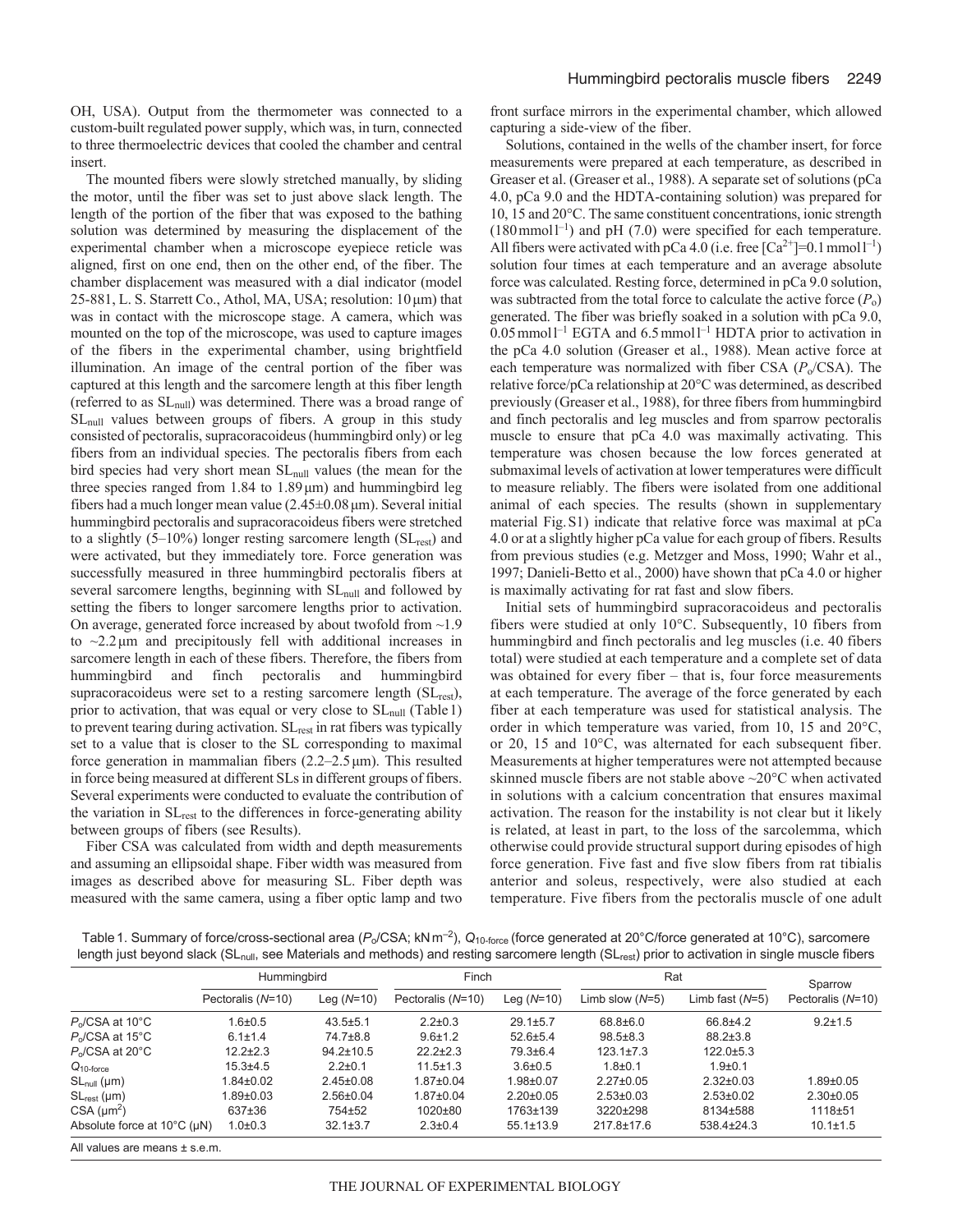house sparrow were studied at only 10°C. A 'stability factor' was calculated for each fiber, as follows. The ratio of the force generated during the last (fourth) activation was divided by the force generated during the first activation at each temperature at which a fiber was studied. The average of the ratios (stability factor) for each temperature for a given fiber was calculated. The average of the stability factor for each group of fibers was then calculated. A stability factor greater or lesser than 1.00 indicates that, on average across all temperatures, the final force generated was greater or lesser, respectively, than the first force generated. For hummingbird pectoralis, supracoracoideus and leg fibers, the average stability factors were 1.11, 1.12 and 1.01, respectively. For finch pectoralis and leg fibers, the average stability factors were 1.09 and 1.01, respectively. For sparrow pectoralis fibers, the average stability factor was 1.12. For rat fast and slow fibers, the average stability factors were 1.00 and 0.98, respectively. It was concluded that all groups of fibers were stable during the measurements, with a small augmentation of force in the pectoralis and supracoracoideus fibers. The basis for the augmentation was not determined.

Slack ( $\sim$ 15% of fiber length) was introduced in the fiber by rapid (completed in  $\sim$ 3 ms) movement of the motor when peak steady force was attained. The motor was maintained at this position for 90s to allow sufficient time to return the fiber to the pCa 9.0 solution and complete relaxation (both usually complete within 10s) before being re-extended. The slackening of the fiber dropped the force to a baseline (illustrated in Fig.2). The drop in force was measured and was recorded as total force. An identical slackening step was performed when the fiber was fully relaxed, while bathed in the solution with pCa 9.0, to measure the resting force in the fiber. Active force was calculated by subtracting resting force (at pCa 9.0) from total force (at pCa 4.0). The fibers took up the induced slack very slowly (over several seconds) at 10°C. Attempts were made to measure the maximal shortening velocity from the force records (using the 'slack test'), but the very low signal-to-noise ratio in pectoralis fibers of all species precluded making reliable measurements. The same fibers took up the induced slack faster at 15°C, but it was still very difficult to measure shortening velocity accurately, for the same reason. Therefore, shortening velocity was not measured in this study.

Force was measured in several fibers before and after being soaked in 10 µmoll<sup>-1</sup> exogenous fast-type chicken troponin-C (TnC) for 35min at 15°C to test whether the low force generation observed in some fibers was due to a possible loss of TnC during storage.

# **Estimation of myofibrillar volume**

Relative myofibrillar area was determined from a set of  $8\times10$  inch prints, made from a subset of the original 70mm electron micrograph negatives generated from transverse sections of rufous hummingbird (*S. rufus*) pectoralis muscle analyzed by Mathieu-Costello et al. (Mathieu-Costello et al., 1992a). A detailed description of tissue sampling, preparation and how electron micrographs were obtained is given in Mathieu-Costello et al. (Mathieu-Costello et al., 1992a). Micrographs from hummingbirds (*S. rufus*; *N*=4; body mass:  $3.2\pm0.1$  g) were digitized at  $600$  dpi resolution. Three to 12 micrographs from non-overlapping areas of muscle from each bird were analyzed as follows. Myofibrils were carefully traced using the 'wand' tool in Adobe Photoshop CS4 (Adobe Systems, San Jose, CA, USA). The traced area was copied, made entirely black and saved as a separate image at the same resolution. The selected area of myofibril was determined in pixels using the 'measurement' function within ImageJ, version 1.45s (National Institutes of Health, Bethesda, MD, USA). This process was repeated for all nonmyofibrillar areas of the fiber (e.g. mitochondria, lipid droplets, sarcoplasmic reticulum). Relative myofibrillar area was calculated as the total myofibrillar area (in pixels) divided by the total area of myofibrillar area and non-myofibrillar area (in pixels). The values reported are means  $\pm$  s.e.m., calculated from the average value for each individual.

### **Statistics**

Fibers within a group were pooled from multiple animals, because there was very little variation between individual birds of the same species. The statistical significance of differences between mean values were evaluated with either a paired (comparing a single group of fibers at different temperatures) or unpaired (same temperature, different fiber groups) *t*-test. Significance was set at *P*-values less than or equal to 0.05. All of the values are reported as means  $\pm$ s.e.m.

## **RESULTS**

An image of a typical hummingbird pectoralis fiber, mounted in the experimental chamber, is shown in Fig.1. The striation pattern in the majority of fibers was very clear and uniform, allowing for reliable sarcomere length measurements (Table1). Fibers from hummingbird pectoralis and supracoracoideus muscles (10 fibers from both muscles) were initially studied at 10°C and the mean force/CSA generated in the pCa 4.0 solution was 3.2±1.1 and  $3.8 \pm 1.4$  kN m<sup>-2</sup>, respectively.

Given the very low force-generating ability [maximal force  $(P_0)$ /CSA] in these two groups of fibers at 10 $\degree$ C, measurements were made at 10, 15 and 20°C in another group of hummingbird and finch pectoralis and leg muscle fibers (10 in each group, 40 total). Force records from one hummingbird pectoralis fiber are shown in Fig.2. The mean *P*<sub>o</sub>/CSA generated by hummingbird and finch pectoralis fibers at 10°C was again extremely low (Table1) and did not differ between the two species (*P*=0.293). The *P*<sub>o</sub>/CSA generated in pectoralis fibers at 15°C was significantly greater (~4-fold; *P*<0.001) in both species than the force generated at 10<sup>o</sup>C, and differed significantly between species (*P*<0.04). Forces generated at 20°C were even greater than at 15°C (~2-fold; *P*<0.00001) for both species, and differed between species (*P*<0.004). The mean  $Q_{10\text{-}force}$  values (force at 20°C/force at 10°C) were very high (Table1) for hummingbird and finch pectoralis fibers and did not differ significantly between species.

Leg muscle fibers from both species generated greater  $P_0 / \text{CSA}$ at each temperature (Table1), compared with pectoralis fibers in the same species (*P*<0.0002 for all comparisons). Hummingbird and finch leg fibers differed from each other only at 15°C (*P*<0.047). The mean *Q*10-force values for hummingbird and finch leg muscle fibers, from 10 to 20°C, were much lower than in pectoralis fibers (Table1) and differed significantly (*P*<0.022) between species.

The relationship between *P*o/CSA and temperature was linear between 10 and 20°C for each group of fibers (i.e. hummingbird and finch pectoralis and leg). The correlation coefficient of the regression of generated force with temperature was calculated for each fiber in each group. The mean of the coefficient for all of the fibers in a group varied from 0.98 to 0.99.

Five sparrow pectoralis fibers were studied at 10°C (Table1). The maximal  $P_0/CSA$  was much greater ( $P<0.00003$ ) than in the hummingbird and finch pectoralis fibers at 10°C. Ten rat limb muscle fibers (five fast fibers from the tibialis anterior and five slow from the soleus) were also studied at 10, 15 and 20°C (Table1). Fiber type identification (either slow or fast) was based upon myosin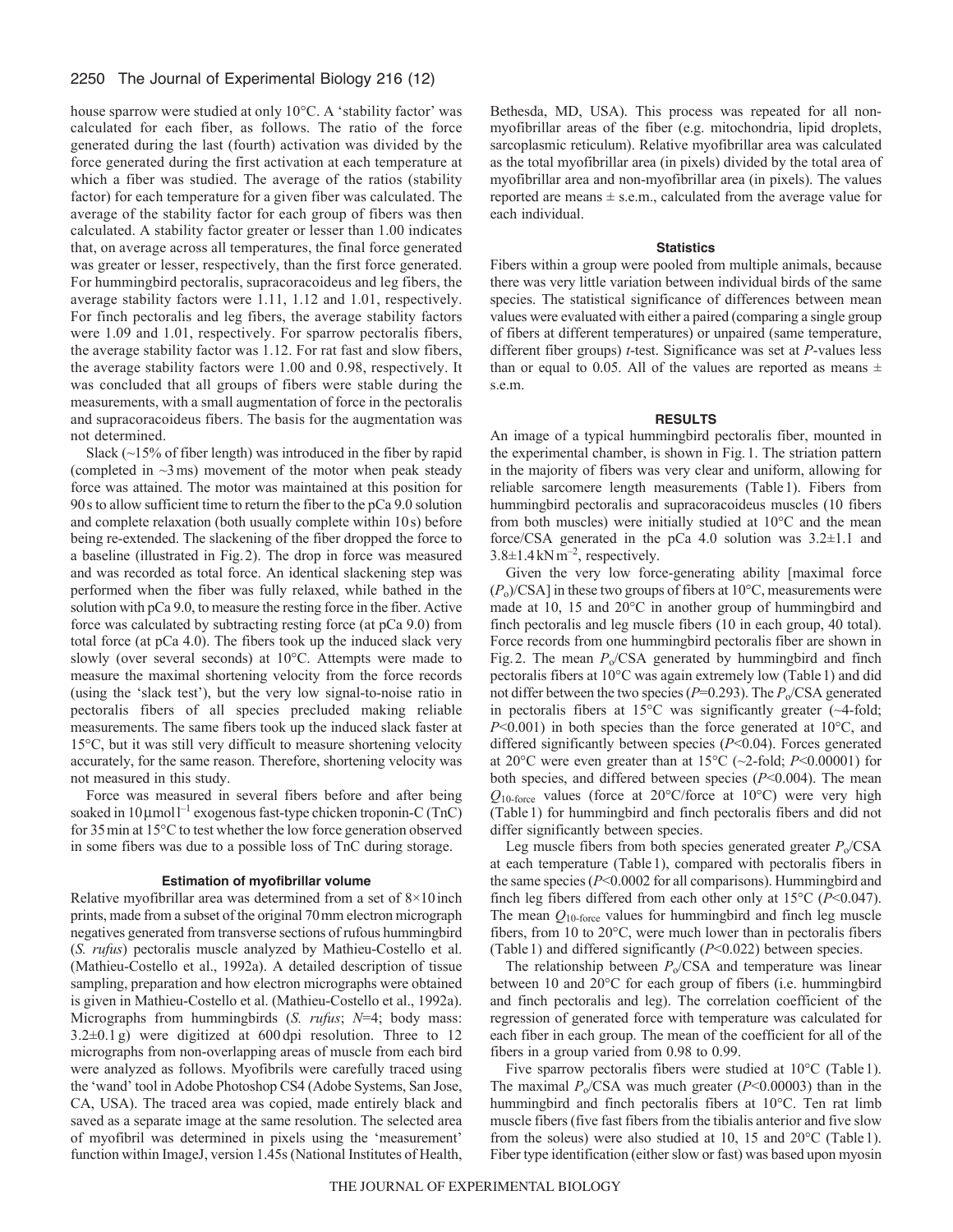

Fig. 1. Representative hummingbird pectoralis fiber (A), supracorcoideus fiber (B) and leg muscle fiber (C), each mounted in the experimental chamber (all at the same magnification). Scale bar, 25 μm.

heavy chain isoform composition, as determined by SDS-PAGE (not shown). The mean  $P_0/CSA$  at each temperature was very similar for both groups of fibers (Table1). The mean *Q*10-force values for fast and slow fibers were very similar and both were much lower than for hummingbird and finch pectoralis fibers.

Muscle fibers from which TnC is extracted or is spontaneously lost during storage generate less force compared with intact fibers (Nakayama et al., 1983; Moss et al., 1986). Therefore, force generation was measured (at 10°C) in three additional hummingbird fibers (two pectoralis and one supracoracoideus), before and after soaking the fibers in exogenous fast-type chicken  $\text{Tr} C [16.7 \mu \text{mol}]^{-1}$ in pCa 9.0 solution, for 35min (Davis et al., 2002)], to test whether the low force generation in these fibers was due to loss of TnC during storage. Mean force after the TnC soak was  $0.5 \text{ kN m}^{-2}$ . These fibers were in the low end of the range in the force-generating ability (*P*o/CSA) of hummingbird pectoralis and supracoracoideus fibers, and force did not increase significantly after the TnC soak. This indicates that the low force-generating ability of hummingbird and finch pectoralis fibers was not due to loss of TnC during storage.

Given the very short  $SL<sub>null</sub>$  in hummingbird pectoralis and supracoracoideus fibers and the very low *P*o/CSA at 10°C, the mean *P*o/CSA generated in each of the hummingbird fibers at 10°C was plotted against the sarcomere length (SL<sub>rest</sub>) to which each fiber was set prior to force measurements. The results, shown in Fig. 3, indicate that  $P_0/CSA$  is not related to sarcomere length, over the range of SLrest used in this study, for the supracoracoideus fibers and leg fibers ( $P=0.737$  and 0.886, respectively). The relationship between *P*o/CSA and sarcomere length in pectoralis fibers was marginally significant (*P*=0.049). However, most pectoralis and supracoracoideus fibers, when stretched beyond SL<sub>null</sub>, tore when activated (see Materials and methods), so they could not be compared with leg fibers at the same sarcomere lengths.

The relative myofibrillar and mitochondrial areas of hummingbird pectoralis muscle were  $67\pm1$  and  $27\pm1\%$ , respectively, which is close to values for volume densities reported by Mathieu-Costello et al. (Mathieu-Costello et al., 1992a).

# **DISCUSSION**

The results of this study reveal very low force-generating ability of hummingbird pectoralis and supracoracoideus muscle fibers. The results also demonstrate an exceedingly high temperature sensitivity of force generation in pectoralis fibers. Low force generation and relatively high temperature sensitivity are also characteristics of zebra finch pectoralis fibers. The *P*o/CSA of hummingbird and finch pectoralis fibers is ~5% of that reported for chicken pectoralis fibers at 15°C (165kNm–2) (Reiser et al., 1996).

The observed mean *Q*10-force values of force generation of skinned hummingbird and finch pectoralis fibers (15.3 and 11.5, respectively) are much greater than the *Q*10-force of fibers from other vertebrate species (Medler, 2002) and are among the highest of studied biological processes (Dell et al., 2011). Tetanic force increases approximately threefold in mouse flexor digitorum brevis muscle fibers, from 10 to 20°C (Lännergren and Westerblad, 1987), and the *Q*10-force values of rat slow and fast fibers in the present study were 1.8–1.9 over the same temperature range. Human vastus lateralis fibers had a  $Q_{10\text{-}force}$  of force generation of  $\sim$ 2.2 from 12 to 22°C in one study (Bottinelli et al., 1996). An approximate fivefold increase in force generated in rabbit psoas fibers, following a rapidly induced temperature jump of more than  $30^{\circ}$ C (from  $\sim$  5 to ~36°C), has been reported (Bershitsky and Tsaturyan, 2002). *Q*10 force values for force generation in frog fibers are even lower [~1.2–1.4 (reviewed in Rall and Woledge, 1990; Tsaturyan et al., 1999)]. The mean  $P_0$ /CSA of adult chicken pectoralis fibers at 15 $\textdegree$ C (Reiser et al., 1992; Reiser et al., 1996) was approximately three times greater than at 10°C (P.J.R., unpublished). Thus, force generation of chicken pectoralis fibers is also very temperature dependent, but apparently not to the extent that it is in hummingbirds and finches. Therefore, the *Q*10-force of force generation in hummingbird and finch pectoralis fibers is unusually high, compared with other reported values.

Generally, muscle stiffness, interpreted as reflecting the number of attached crossbridges, increases much less with increasing temperature than does force generation, suggesting that the force generated per crossbridge increases with temperature (Ford et al., 1977; Kuhn et al., 1979; Goldman et al., 1987; Piazzesi et al., 2003; Decostre et al., 2005). However, Kawai and co-workers have proposed that force generated per crossbridge is independent of temperature and that the increase in muscle force with increased temperature is due to a shift in the crossbridge population (reviewed in Kawai, 2003). The mechanism underlying the steep dependence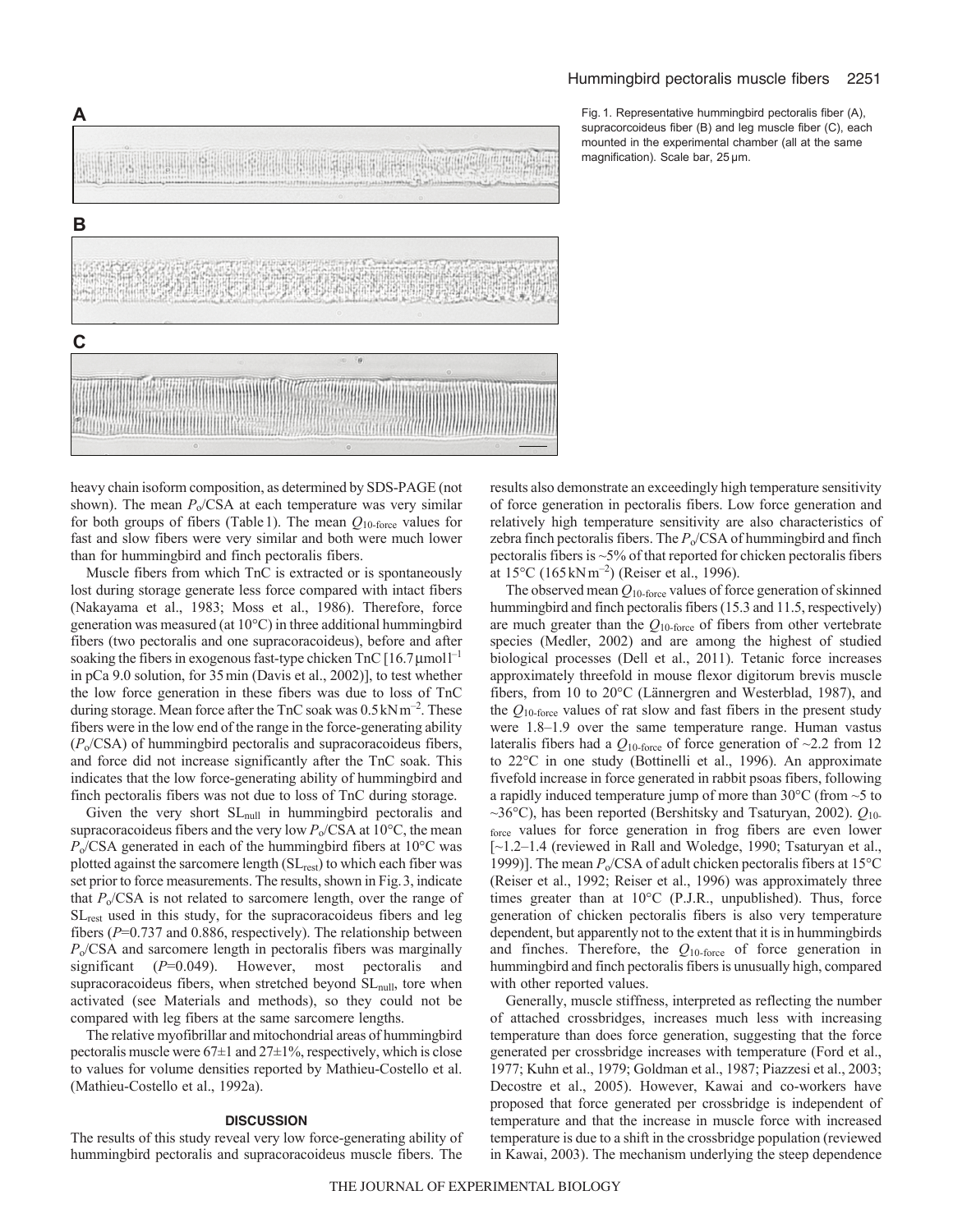

Fig. 2. Force records, in pCa 4.0 solution, from a hummingbird pectoralis fiber at (A) 10°C, (B) 15°C and (C) 20°C. Each mark on the horizontal axis in each panel is 50 ms. Force dropped to baseline ~100 ms after the beginning of each trace (arrow), coincident with movement of the motor to induce slack in the fiber. Active (generated) force in pCa 4.0 solution was calculated by subtracting the resting force, determined in pCa 9.0 solution, from the total force at each temperature. Active force, normalized with fiber cross-sectional area, was 4.7, 14.0 and 26.1 kN  $\text{m}^{-2}$  at 10, 15 and 20°C, respectively.

of force generation on temperature in hummingbird and finch pectoralis fibers in not known. It is possible that an increase in temperature shifts attached crossbridges to a higher force-generating state that is not extensively populated at lower temperatures (Woledge et al., 2009). Regardless of whether the observed temperature sensitivity is due to greater force per crossbridge and/or a shift in the crossbridge population, the change(s) appear to be of far greater magnitude than in other studied muscles.

Contraction kinetics of the hummingbird and finch pectoralis muscle must be very fast to drive wingbeat frequencies of 40–50 and 25–30Hz, respectively. It might be expected that a muscle that operates cyclically at high frequencies would generate relatively low peak twitch force, due to rapid calcium uptake to drive fast



Fig. 3. Force-generating ability at 10°C and resting sarcomere length in all hummingbird pectoralis, supracoracoideus and leg muscle fibers. The coefficients of determination  $(R^2)$  were 0.2219, 0.0149 and 0.0028 for pectoralis, supracoracoideus and leg fibers, respectively.

relaxation. The fibers in the present study were activated in a steady state, so the stresses generated during wingbeat twitches *in vivo* would presumably be even lower than the values in Table1, at the same temperatures. The low force is explained partly by the high mitochondrial volume in these fibers (Mathieu-Costello et al., 1992a), as discussed below. In addition, it is possible that the same characteristics of the myosin that is expressed in the pectoralis of hummingbirds, and perhaps other small birds, which allow high rates of crossbridge cycling, are also associated with low force generation and a steep temperature dependence of force generation.

High wingbeat frequencies during hovering require that periods of force production are brief so that continued tension does not hamper muscle lengthening during the opposing stroke. Flight muscle (pectoralis and supracoracoideus) represents, on average,  $\sim$ 26% of body mass, based upon a comparison of 24 hummingbird species (Hartman, 1961; Altshuler et al., 2010a), whereas it is  $\sim$ 17% in most bird species (Greenewalt, 1962). It is possible that a greater muscle mass, and corresponding muscle CSA, are required to power hovering flight, as a compensation for the low force-generating ability, the latter possibly being required in exchange for high rates of contraction during hovering, consistent with a trade-off between force and speed in very fast muscles (Rome et al., 1999; Rome, 2006).

Mitochondrial volume, relative to total cell volume, is much greater (approximately one-third of cell volume) in rufous and rubythroated hummingbird pectoralis and supracoracoideus muscle fibers (Grinyer and George, 1969; Mathieu-Costello et al., 1992a) than in fibers of other muscles [e.g. 4 and 6% in cat gracilis and soleus, respectively (Schwerzmann et al., 1989); 6% in rat soleus (Mathieu-Costello et al., 1992b)]. The enhanced oxidative capacity enabled, in part, by such high mitochondrial densities, permits the relatively high metabolic rates displayed by hovering hummingbirds (Suarez, 1992), facilitating high levels of sustained mechanical power output. However, finite fiber volumes mean that increased mitochondrial densities must be accompanied by lower densities of other fiber components. Relative myofibrillar volume in hummingbird pectoralis fibers is ~60% (Mathieu-Costello et al., 1992a), which is much lower than in rat soleus [90% (Mathieu-Costello et al., 1992b)]. From analysis of cross-sectional electron micrographs of hummingbird pectoralis, we calculated that myofibrillar CSA accounted for ~67% of total fiber CSA, a value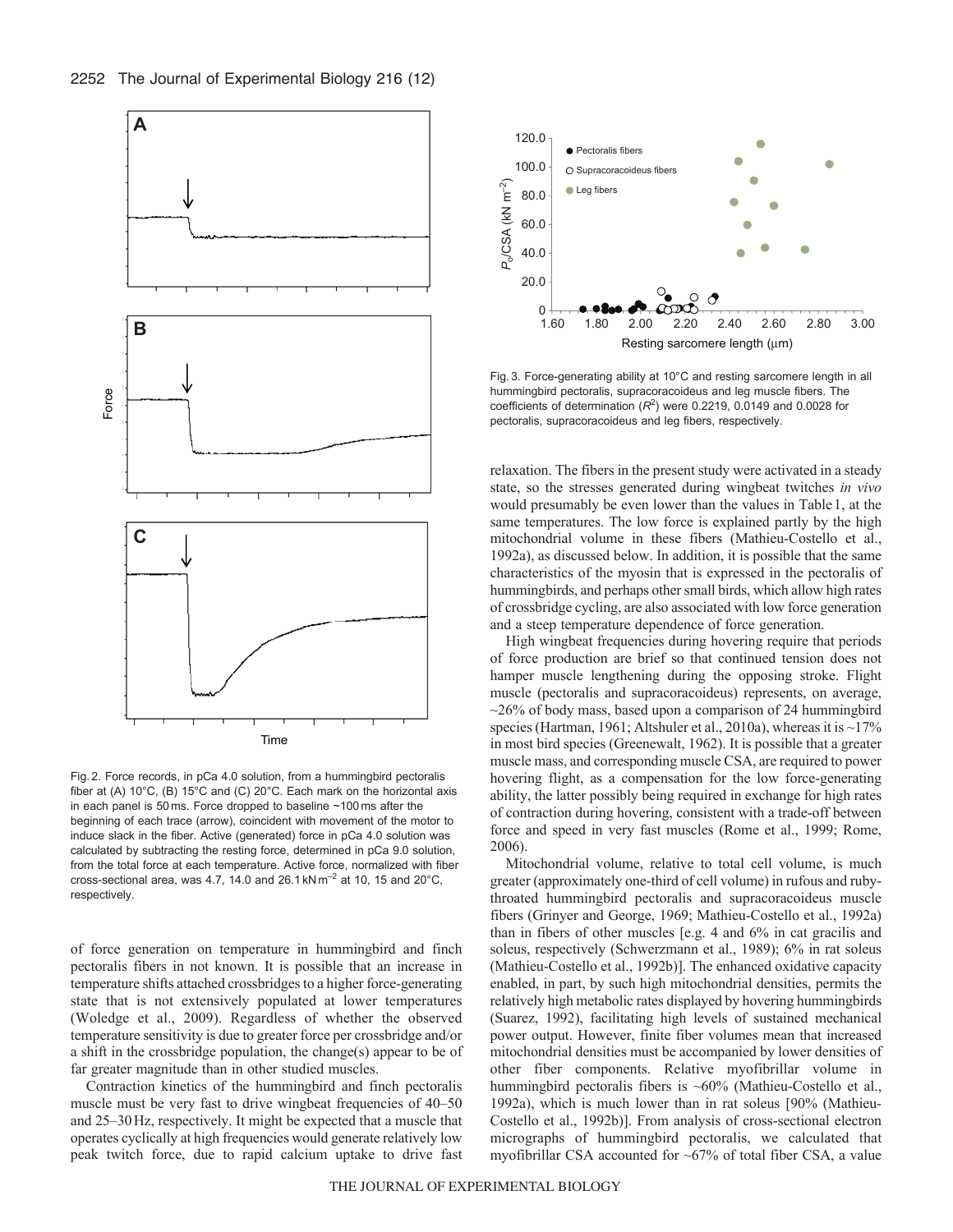quite similar to relative volume. Using this value, and assuming that published values for relative myofibrillar volume in the rat are likewise similar to relative CSA (a reasonable assumption given that the former were estimated *via* point counts of transverse section micrographs), it is possible to calculate maximum isometric force per myofibrillar CSA (*P*o/CSAmy) from our measurements. At 20°C,  $P_0/CSA_{\text{my}}$  values are 18.2 and 136.3 kNm<sup>-2</sup> in the hummingbird pectoralis and rat hindlimb fast fibers, respectively, an ~7.5-fold difference. Further, assuming that relative myofibrillar CSA in hummingbird leg muscle fibers is similar to the value for rat soleus [90% (Mathieu-Costello et al., 1992b)], the calculated value for  $P_0/\text{CSA}_{\text{my}}$  in the hummingbird leg fibers is 105.3 kNm<sup>-2</sup>, an almost sixfold greater value than in hummingbird pectoralis. Although the smaller relative myofibrillar CSA of hummingbird pectoralis fibers can partially account for the low *P*o/CSA in hummingbird flight muscle fibers, it is not sufficient to fully account for the observed differences.

The mean thin filament length in hummingbird pectoralis fibers is short [0.88μm; half of the thin filament length reported by Mathieu-Costello et al. (Mathieu-Costello et al., 1992a)]. Given the mean sarcomere length of 1.97 μm reported by Mathieu-Costello et al. (Mathieu-Costello et al., 1992a), we conclude that the thin filament length in their report likely represents the combined I-band length from two adjacent sarcomeres and the intervening Z-band length (I-Z-I length). Reported thin filament lengths in other vertebrate muscles are longer: they average ~1.31μm in several bovine muscles, 1.16μm in rabbit psoas muscle and 1.05μm in chicken pectoralis muscle (Ringkob et al., 2004), and  $\sim$ 1.03  $\mu$ m in frog leg and chicken pectoralis muscle [half of the I-Z-I length reported by Page and Huxley (Page and Huxley, 1963)]. The short thin filament length in hummingbird pectoralis fibers correlates well with the very short SL<sub>null</sub> values in bird pectoralis fibers in the present study. Fibers with short thin filaments, and correspondingly short resting SL, would presumably be able to undergo relatively less shortening, as the maximal shortening of all sarcomeres in isolated muscle fibers would likely be limited by the ends of thick filaments colliding with Z discs. However, skeletal arrangements *in vivo* are likely to limit shortening before sarcomere lengths reach such low values. Therefore, it is likely that flight muscle fibers of hummingbirds and other small birds undergo relatively short length changes during each wingbeat, which is in agreement with *in vivo* strain trajectory estimates of  $~11\%$  in the rufous hummingbird (Tobalske et al., 2010), the lowest values reported for any flying bird.

The mean thick filament length in hummingbird pectoralis fibers is 1.45μm (Mathieu-Costello et al., 1992a). Therefore, an upper limit of the maximal velocity of shortening during flight  $(V_{\text{max-flieht}})$  can be estimated from the SL<sub>null</sub> values, the mean thick filament length (which would limit the extent of shortening) and the wingbeat frequency, which is ~43Hz in *C. anna* (Altshuler et al., 2010b). Assuming that SL shortens from 1.84 to 1.45μm during the first half of each wingbeat (i.e. over  $\sim$ 12ms), the upper limit of  $V_{\text{max-flight}}$ would be ~18 sarcomere (or fiber) lengths per second. If the SL in pectoralis fibers prior to shortening was longer, due to contraction of the antagonist supracoracoideus muscle, then the upper limit of *V*<sub>max-flight</sub> would be proportionately higher. This very high *V*<sub>max-flight</sub> could contribute to high power output (power=force  $\times$  velocity) to drive hovering even if *P*o/CSA at body temperatures during hovering is relatively low.

Normal (non-torpor) body temperature is ~40°C in *C. anna* (Bartholomew et al., 1957; Lasiewski, 1964) and ~41°C in *T. guttata* (McCue et al., 2011). *P*o/CSA at 40°C can be predicted from the mean  $P_0$ /CSA values in hummingbird and finch pectoralis fibers at 10, 15 and 20°C reported here. Force and temperature were linearly regressed and the equation of the line was used to extrapolate what the force-generating ability would be at normal body temperature, assuming a linear relationship over the entire temperature range. The *Q*10-force value from 10 to 20°C could not be used to extrapolate force generation at a higher temperature because the temperature dependence of the *Q*10-force in these fibers is not known (Fig.4). However, this extrapolation should be viewed with caution, as force typically increases less as temperature increases further (Rall and Woledge, 1990; Piazzesi et al., 2003). With the stated linearity assumption, the value obtained is  $\sim 33 \text{ kNm}^{-2}$  for *C. anna* and  $\sim$  63 kN m<sup>-2</sup> for *T. guttata*. Therefore, it is likely that at normal body temperature, *T. guttata* pectoralis fibers generate significantly more force than do pectoralis fibers of *C. anna*, with the additional assumption that the relationship between maximum isometric force *in vitro* and peak isotonic force *in vivo* is assumed to be similar in the two species. Both values are still very low compared with those recorded in mammalian muscle fibers studied at much lower temperatures  $({\sim}120\,\mathrm{kNm^{-2}}$  in rat slow and fast fibers at 15°C, in this study) (Medler, 2002). Calculated force for hummingbird pectoralis fibers at 30°C is  $\sim$ 23 kNm<sup>-2</sup>, which is almost identical to that reported for slow fibers from red muscle in skipjack tuna (*Katsuwonus pelamis*; 24kNm–2 at 25°C) and kawakawa (*Euthynuus affinis*; 25kNm–2 at 30°C) (Johnston and Brill, 1984). Therefore, very low force generation is a characteristic that can be shared by very different fiber types in vertebrates.

Roots et al. reported that intact fiber bundles from rat brevis muscle generate 187kNm–2 of maximum stress at 20°C (Roots et al., 2007). We did not correct our *P*o/CSA measurements for the swelling of single muscle fibers that occurs when they are skinned. The correction factor for swelling is 1.44, due to a 20% increase in fiber diameter (Godt and Maughan, 1981). Therefore, multiplying the mean force generated by rat slow and fast fibers at 20°C (Table1) by 1.44 yields values of 177 and  $176 \text{ kN m}^{-2}$ , which are very similar to the value reported by Roots et al. (Roots et al., 2007). Correction of the estimated value for *C. anna* pectoralis fibers in Fig.4 yields an estimated maximal stress of  $47.5 \text{ kN m}^{-2}$  at  $40^{\circ}$ C. The estimated stress in *C. anna* pectoralis fibers at 40°C (~48kNm–2) is, however, much lower than the reported isometric tetanic stress (*P*o/CSA) in other avian species. Reported  $P_0/CSA$  is  $122 \text{ kNm}^{-2}$  (39°C) in starling pectoralis (Biewener et al., 1992),  $167 \text{kNm}^{-2}$  (40°C) in



Fig. 4. Prediction of force-generating ability of hummingbird (H, *Calypte anna*) and zebra finch (F, *Taeniopygia guttata*) pectoralis fibers at normal body temperatures. Arrows on horizontal axis indicate normal body temperatures for these two species. Dashed lines trace the extrapolation of force generated to body temperature.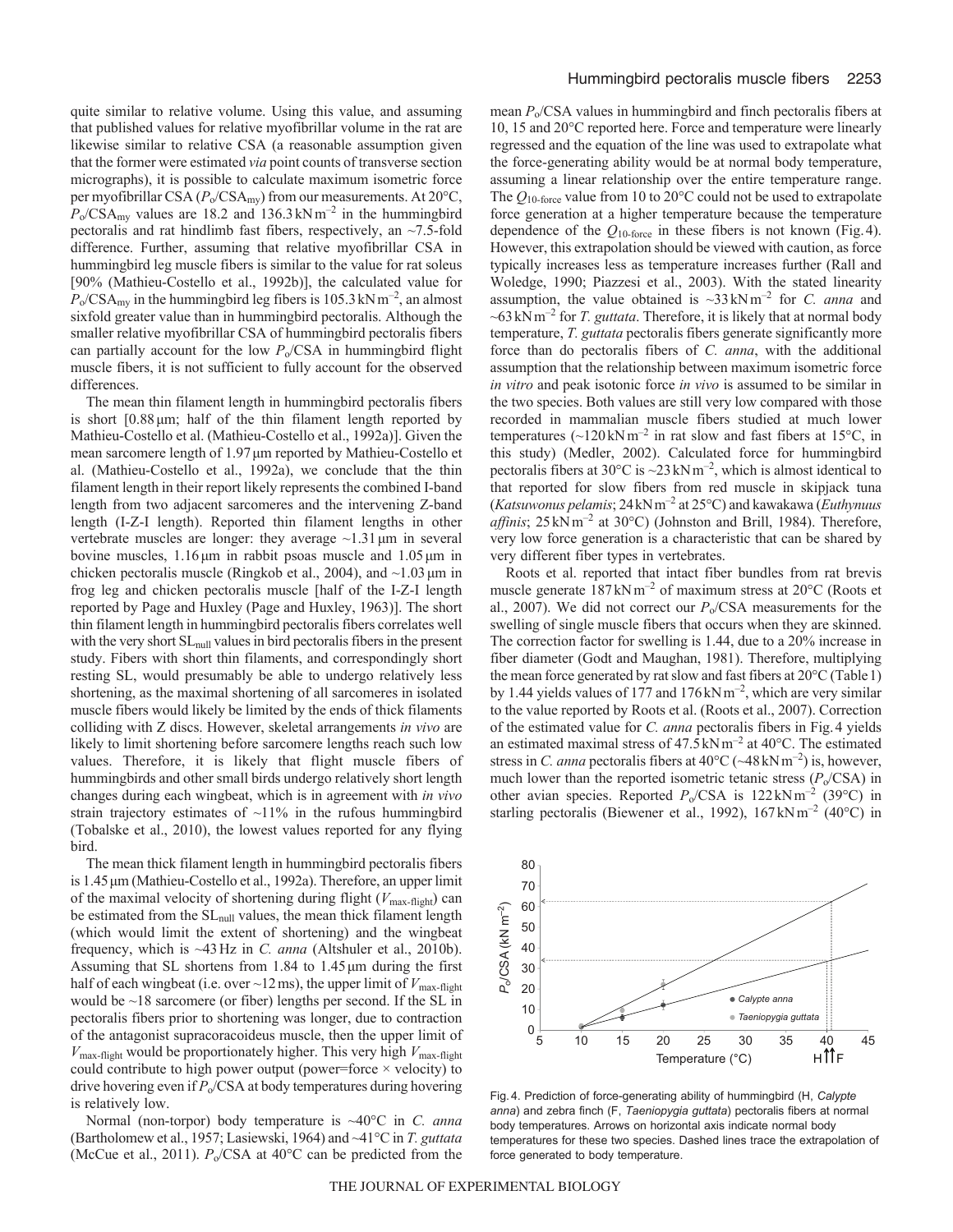zebra finch pectoralis (Ellerby and Askew, 2007), 131 and  $\sim$ 200 kN m<sup>-2</sup> (both at 40°C) in quail pectoralis (Askew and Marsh, 2001; Johnston, 1985), 220kNm–2 (40°C) in budgerigar pectoralis (Ellerby and Askew, 2007) and  $215 \text{ kNm}^{-2}$  (40°C) in cockatiel pectoralis (Morris and Askew, 2010). Although our measurements were made using a very different preparation (skinned fibers) and under very different conditions (much lower temperatures) than those reported for other species (whole muscles or living fiber bundles at 40°C), it appears that the maximal isometric stress generated in hummingbird pectoralis is significantly lower than that of other bird species and possibly reflects, at least in part, a tradeoff of force generation for speed (Rome et al., 1999).

There are no measurements available for the stress of whole hummingbird pectoralis major muscles, but we have estimated this value based on previously published data. The aerodynamic power required for hovering in *C. anna* is estimated to be  $107 \text{W kg}^{-1}$  of flight muscle based on the morphology, kinematics and fluid properties from nine individuals (D.L.A., unpublished data) when combined with equations presented in Ellington (Ellington, 1984). The mass, velocity and displacement of the muscle during the downstroke were calculated using morphological measurements and wingbeat frequencies (mean=43Hz) of *C. anna* (Altshuler et al., 2010a; Altshuler et al., 2010b) and strain measurements for *S. rufus* (Tobalske et al., 2010). These values were used to solve for the average force (0.417N) produced by one pectoralis major muscle during shortening in hovering flight. This value was normalized to stress using measurements of the CSA of the muscle in three individuals (D.L.A., unpublished data). This produced estimates for the average stress required from each pectoralis major during hovering ranging from 10.4 to 16.7 kN m<sup>-2</sup> depending upon the CSA (range: 25–40mm2 ) along the muscle length. It is expected that the maximum stress that the muscle is capable of producing is considerably higher to account for more mechanically demanding modes of flight in hummingbirds, such as flight in low density air (Chai and Dudley, 1995). Our estimate of average stress during flight is 22–35% of our estimate of the isometric tetanic stress at 40°C. This is slightly higher than estimates by others from measurements in other species: 10–18% in budgerigar pectoralis, 11–23% in zebra finch pectoralis (Ellerby and Askew, 2007) and 13% in cockatiel pectoralis (Morris and Askew, 2010). Peak stresses generated during flight are reported to be higher  $-28$  and 29% of peak isometric stress in starling pectoralis (Biewener et al., 1992) and pigeon pectoralis (Dial and Biewener, 1993), respectively. We cannot estimate peak stress in the hummingbird pectoralis during flight; therefore, we cannot directly compare the hummingbird pectoralis with the latter reported values. Nevertheless, hummingbird pectoralis appears to operate during hovering in a manner that is fundamentally similar to flight muscle in other bird species, but at much lower stress levels and with an exceptionally high temperature sensitivity.

The relationship between *P*o/CSA and temperature may have actual biological relevance in hummingbirds, as these animals enter torpor at night under a variety of circumstances, as a means of reducing metabolic rate and achieving a net energy savings over normothermia (Hiebert, 1991; Hiebert, 1992; Hiebert, 1993; Calder, 1994; Powers et al., 2003). Hummingbird body temperature during torpor usually does not fall below the 18–20°C range (Kruger et al., 1982), but body temperatures during torpor as low as 9°C in *C. anna* (Bartholomew et al., 1957) and 13°C in *Selaphorus rufous* (Hiebert, 1990) have been reported. Bartholomew (Bartholomew et al., 1957) provided descriptions of two hummingbirds escaping torpor. The birds were relatively immobile as body temperature rose

from a low temperature during torpor, even up to a body temperature of  $\sim$ 22°C. Both birds displayed normal activity when body temperature reached 35°C. The observed relationship between temperature and *P*o/CSA in hummingbirds is consistent with Bartholomew's observation of immobility at low body temperatures and suggests that flight muscle power production is insufficient to enable flight at body temperatures only several degrees below normothermia. Facultative hypothermia has been reported in some sparrow and finch species (Steen, 1958; McKechnie and Lovegrove, 2002; McKechnie and Lovegrove, 2003; Dolby et al., 2004), but the extent of body temperature depression appears to be much less than in hummingbirds  $(3-5^{\circ}C)$ . It is unknown whether such temperature decreases are likely to be associated with substantial declines in muscle mechanical performance in finches and sparrows.

In light of the striking temperature dependence of  $P_0/CSA$  in hummingbird pectoralis fibers, the much lower temperature dependence of  $P_{\rm o}/\text{CSA}$  in leg muscle fibers stands out. Leg muscle fibers in both bird species generated much greater  $P_0/CSA$  than did pectoralis or supracoracoideus muscle fibers. *P*o/CSA in bird leg muscle fibers was more similar to that in rat leg muscle fibers, compared with flight muscle fibers, and the force *Q*10-force was similar among bird and rat leg muscle fibers. While hummingbird pectoralis fibers have evolved to operate at exceptionally high contraction cycle rates, and may be relatively weak as a consequence, the same is not true of hummingbird leg fibers. Data are not available on the typical or maximal contraction operating frequencies of hummingbird legs, but it is clear when handling hummingbirds that they cannot move their legs or digits anywhere as fast as their wings. In the absence of selection for high contraction cycling frequencies, the need to effectively grip twigs and remain perched even when body temperature is low seem well matched by high force-producing capacities and lower temperature sensitivity characteristic of most vertebrate muscle fibers. Additionally, the relatively higher *P*o/CSA values allow for sufficient force with smaller leg muscle mass, thus reducing the payload during hovering in hummingbirds. Leg muscle mass constitutes a very small fraction  $(\sim 1\%)$  of total body mass in hummingbirds, compared with other birds, in many of which it is at least an order of magnitude greater (Hartman, 1961). Unlike in the pectoralis, leg muscles are composed of a heterogeneous mix of fiber types in both birds. Hummingbird leg muscles are comprised exclusively of oxidative fibers [fast oxidative glycolytic (FOG) and slow oxidative (SO)], whereas fast glycolytic (FG) fibers are also present in finch gastrocnemius (Welch and Altshuler, 2009). It is possible that only SO or FG fibers from the leg muscles were examined in this study, and that this explains the observed differences in  $P_0$ /CSA and its temperature dependence. Fiber type identities were not confirmed. However, 86% of the hummingbird leg muscle fibers are FOG (Welch and Altshuler, 2009) and it, therefore, seems unlikely that all hummingbird leg fibers examined were SO fibers.

A limitation of this study is that the sarcomere length to which fibers were set differed between groups of fibers. The analysis of the data suggests that the differences in sarcomere lengths between groups of fibers can explain only a small amount of the large differences in *P*o/CSA between some of the fiber groups. For example, although many of the initially studied hummingbird pectoralis and supracoracoideus fibers tore when they were activated at sarcomere lengths beyond SLnull, three pectoralis fibers were successfully studied at  $\sim$ 1.9 and 2.2 µm and force generation approximately doubled over this range. However, the greater force in these three fibers at the longer sarcomere length was still less than 15% of the mean force generated by rat limb fibers at the same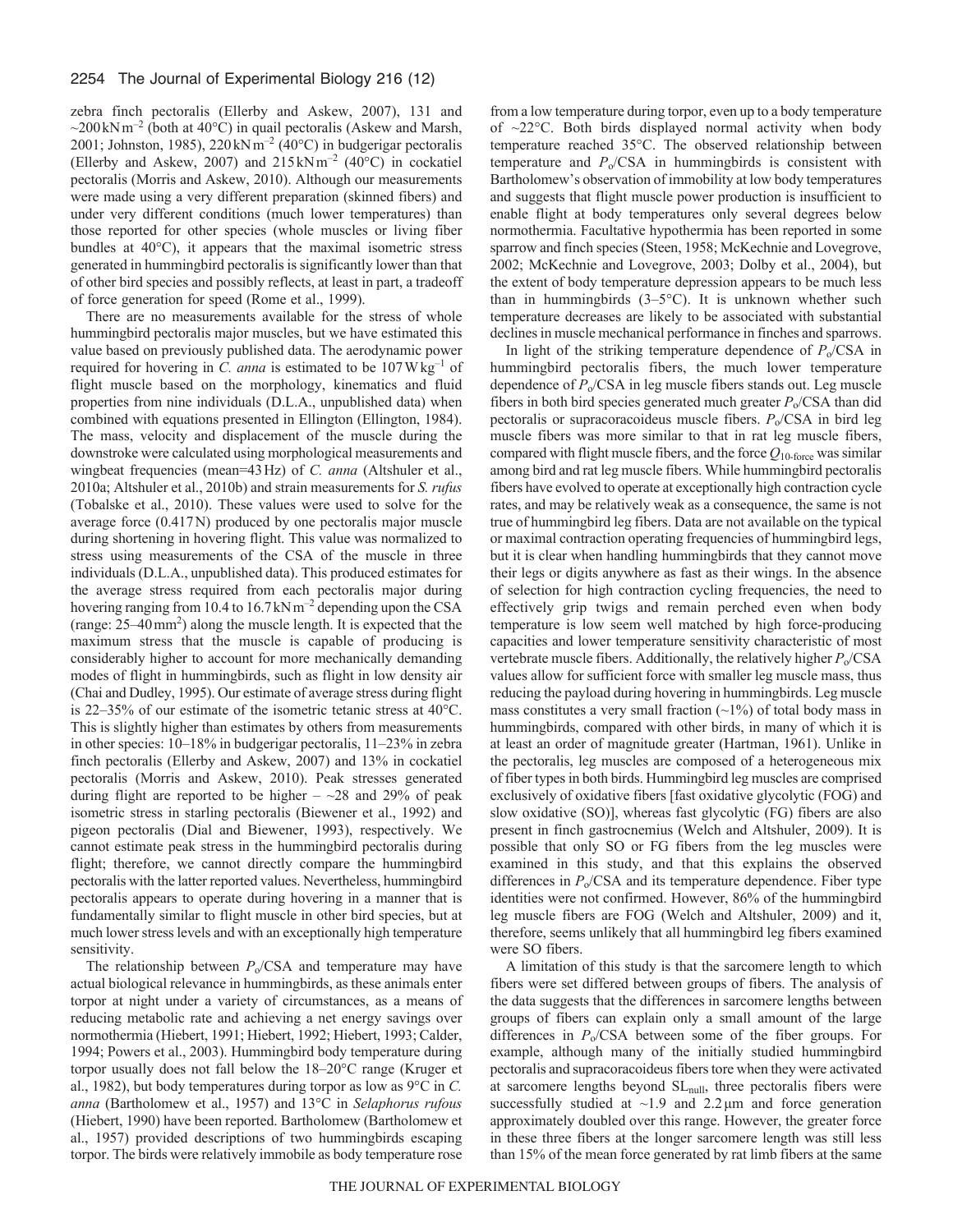temperature. Therefore, although differences in sarcomere length among groups of fibers contributed to the differences in  $P_0/CSA$ , this could explain only a small amount of the observed differences in force-generating ability. The very short  $SL<sub>null</sub>$  values, the apparently limited sarcomere length range over which force is generated, and the high frequency of contractions during hovering suggest that hummingbird pectoralis fibers perform work very rapidly over a relatively short distance, in contrast to limb muscles of most other organisms that undergo a larger amount of shortening during isotonic contractions.

The maximal velocity of shortening in frog muscle fibers is greater very early during a tetanic contraction compared with later phases of a tetanus (Josephson and Edman, 1998). Josephson and Edman (Josephson and Edman, 1998) wrote that this is consistent with the 1957 Huxley model of muscle contraction (Huxley, 1957), because rapidly attaching crossbridges, at the beginning of a tetanus, are not yet pulled beyond their equilibrium position, at which time they would begin to impede shortening. This might be relevant to muscles contracting at high frequencies, such as hummingbird pectoralis and supracoracoideus, which presumably undergo very brief twitch-like contractions (a complete wingbeat cycle duration in *C. anna* is  $\sim$ 24 ms). This, in turn, could ensure maximal power output from these muscles as an inherent consequence of their brief contractions at very high frequencies.

In summary, our results show that muscle fibers that power hovering in hummingbirds generate very low *P*o/CSA, perhaps as a requisite trade-off of force for contraction speed, as reported for other fast contracting muscles (Rome et al., 1999), and have an exceedingly high temperature dependency, with respect to force generation, in contrast to most other studied vertebrate muscle fibers. Hummingbird leg muscle fibers, in contrast, have a much greater force-generating ability and lower temperature dependency, which support the need to perch at all temperatures.

### **ACKNOWLEDGEMENTS**

The authors thank Dr Sabahattin Bicer for technical assistance and Dr Jonathan Davis for providing recombinant chicken troponin C. The authors also thank Clara Cooper-Mullin, Ana G. Jimenez and Masako Abney for assistance with sample collection. Rufous hummingbird pectoralis fiber cross-sectional area, and the areas occupied by myofibrils and mitochondria, were determined with help from S. Maqsood.

### **AUTHOR CONTRIBUTIONS**

All of the authors developed the concepts or approach, performed experiments or data analysis, and prepared or edited the manuscript prior to submission.

#### **COMPETING INTERESTS**

No competing interests declared.

#### **FUNDING**

This research was supported, in part, by grants from the US National Science Foundation (IOB 0517694 and IOS 0923849).

#### **REFERENCES**

- **Altshuler, D. L. and Dudley, R.** (2003). Kinematics of hovering hummingbird flight along simulated and natural elevational gradients. *J. Exp. Biol.* **206**, 3139-3147. **Altshuler, D. L., Dudley, R., Heredia, S. M. and McGuire, J. A.** (2010a). Allometry of
- hummingbird lifting performance. *J. Exp. Biol.* **213**, 725-734. **Altshuler, D. L., Welch, K. C., Jr, Cho, B. H., Welch, D. B., Lin, A. F., Dickson, W.**
- **B. and Dickinson, M. H.** (2010b). Neuromuscular control of wingbeat kinematics in Anna's hummingbirds (*Calypte anna*). *J. Exp. Biol.* **213**, 2507-2514.
- **Askew, G. N. and Marsh, R. L.** (2001). The mechanical power output of the pectoralis muscle of blue-breasted quail (*Coturnix chinensis*): the *in vivo* length cycle and its implications for muscle performance. *J. Exp. Biol.* **204**, 3587-3600.

**Bartholomew, G. A., Howell, T. R. and Cade, T. J.** (1957). Torpidity in the whitethroated swift, Anna hummingbird, and poor-will. *Condor* **59**, 145-155.

- **Bershitsky, S. Y. and Tsaturyan, A. K.** (2002). The elementary force generation process probed by temperature and length perturbations in muscle fibres from the rabbit. *J. Physiol.* **540**, 971-988.
- **Biewener, A. A., Dial, K. P. and Goslow, G. E., Jr** (1992). Pectoralis muscle force and power output during flight in the starling. *J. Exp. Biol.* **164**, 1-18.
- **Bottinelli, R., Canepari, M., Pellegrino, M. A. and Reggiani, C.** (1996). Forcevelocity properties of human skeletal muscle fibres: myosin heavy chain isoform and temperature dependence. *J. Physiol.* **495**, 573-586.
- **Calder, W. A.** (1994). When do hummingbirds use torpor in nature. *Physiol. Zool.* **67**, 1051-1076.
- **Chai, P. and Dudley, R.** (1995). Limits to vertebrate locomotor energetics suggested by hummingbirds hovering in heliox. *Nature* **377**, 722-725.
- **Chai, P. and Dudley, R.** (1996). Limits to flight energetics of hummingbirds hovering in hypodense and hypoxic gas mixtures. *J. Exp. Biol.* **199**, 2285-2295.
- **Chai, P., Harrykissoon, R. and Dudley, R.** (1996). Hummingbird hovering performance in hyperoxic heliox: effects of body mass and sex. *J. Exp. Biol.* **199**, 2745-2755.
- **Danieli-Betto, D., Germinario, E., Esposito, A., Biral, D. and Betto, R.** (2000). Effects of fatigue on sarcoplasmic reticulum and myofibrillar properties of rat single muscle fibers. *J. Appl. Physiol.* **89**, 891-898.
- **Davis, J. P., Rall, J. A., Reiser, P. J., Smillie, L. B. and Tikunova, S. B.** (2002). Engineering competitive magnesium binding into the first EF-hand of skeletal troponin C. *J. Biol. Chem.* **277**, 49716-49726.
- **Decostre, V., Bianco, P., Lombardi, V. and Piazzesi, G.** (2005). Effect of temperature on the working stroke of muscle myosin. *Proc. Natl. Acad. Sci. USA* **102**, 13927-13932.
- **Dell, A. I., Pawar, S. and Savage, V. M.** (2011). Systematic variation in the temperature dependence of physiological and ecological traits. *Proc. Natl. Acad. Sci. USA* **108**, 10591-10596.
- **Dial, K. P. and Biewener, A. A.** (1993). Pectoralis muscle force and power output during different modes of flight in pigeons (*Columba livia*). *J. Exp. Biol.* **176**, 31-54.
- **Dolby, A. S., Temple, J. G., Williams, L. E., Dilger, E. K., Stechler, K. M. and** Davis, V. S. (2004). Facultative rest-phase hypothermia in free-ranging white throated sparrows. *Condor* **106**, 386-390.
- **Ellerby, D. J. and Askew, G. N.** (2007). Modulation of flight muscle power output in budgerigars *Melopsittacus undulatus* and zebra finches *Taeniopygia guttata*: *in vitro* muscle performance. *J. Exp. Biol.* **210**, 3780-3788.
- **Ellington, C. P.** (1984). The aerodynamics of hovering insect flight. VI. Lift and power requirements. *Philos. Trans. R. Soc. B* **305**, 145-181.
- **Ford, L. E., Huxley, A. F. and Simmons, R. M.** (1977). Tension responses to sudden length change in stimulated frog muscle fibres near slack length. *J. Physiol.* **269**, 441-515.
- **Godt, R. E. and Maughan, D. W.** (1981). Influence of osmotic compression on calcium activation and tension in skinned muscle fibers of the rabbit. *Pflugers Arch.* **391**, 334-337.
- **Goldman, Y. E., McCray, J. A. and Ranatunga, K. W.** (1987). Transient tension changes initiated by laser temperature jumps in rabbit psoas muscle fibres. *J. Physiol.* **392**, 71-95.
- **Greaser, M. L., Moss, R. L. and Reiser, P. J.** (1988). Variations in contractile properties of rabbit single muscle fibres in relation to troponin T isoforms and myosin light chains. *J. Physiol.* **406**, 85-98.
- **Greenewalt, C. H.** (1962). Dimensional relationships for flying animals. *Smithsonian Misc. Coll.* **144**.
- **Grinyer, I. and George, J. C.** (1969). Some observations on the ultrastructure of the hummingbird pectoral muscles. *Can. J. Zool.* **47**, 771-773.
- **Hartman, F. A.** (1961). Locomotor mechanisms of birds. *Smithsonian Misc. Coll.* **143**, 1-91.
- Hiebert, S. M. (1990). Energy costs and temporal organization of torpor in the rufous hummingbird (*Selaphorus rufus*). *Physiol. Zool.* **63**, 1082-1097.
- Hiebert, S. M. (1991). Seasonal differences in the response of rufous hummingbirds to food restriction – body mass and the use of torpor. *Condor* **93**, 526-537.
- Hiebert, S. M. (1992). Time-dependent thresholds for torpor initiation in the rufous hummingbird (*Selasphorus rufus*). *J. Comp. Physiol. B* **162**, 249-255.
- **Hiebert, S.** (1993). Seasonal changes in body mass and use of torpor in a migratory hummingbird. *Auk* **110**, 787-797.
- **Huxley, A. F.** (1957). Muscle structure and theories of contraction. *Prog. Biophys. Biophys. Chem.* **7**, 255-318.
- **Johnston, I. A.** (1985). Sustained force development: specializations and variation among the vertebrates. *J. Exp. Biol.* **115**, 239-251.
- **Johnston, I. A. and Brill, R.** (1984). Thermal dependence of contractile properties of single skinned muscle fibres from Antarctic and various warm water marine fishes including skipjack tuna (*Katsuwonus pelamis*) and kawakawa (*Euthynnus affinis*). *J. Comp. Physiol. B* **155**, 63-70.
- **Josephson, R. K. and Edman, K. A. P.** (1998). Changes in the maximum speed of shortening of frog muscle fibres early in a tetanic contraction and during relaxation. *J. Physiol.* **507**, 511-525.
- **Kawai, M.** (2003). What do we learn by studying the temperature effect on isometric tension and tension transients in mammalian striated muscle fibres? *J. Muscle Res. Cell Motil.* **24**, 127-138.
- **Krüger, K., Prinzinger, R. and Schuchmann, K.-L.** (1982). Torpor and metabolism in hummingbirds. *Comp. Biochem. Physiol.* **73A**, 679-689.
- **Kuhn, H. J., Güth, K., Drexler, B., Berberich, W. and Rüegg, J. C.** (1979). Investigation of the temperature dependence of the cross bridge parameters for attachment, force generation and detachment as deduced from mechano-chemical studies in glycerinated single fibres from the dorsal longitudinal muscle of *Lethocerus maximus*. *Biophys. Struct. Mech.* **6**, 1-29.
- **Lännergren, J. and Westerblad, H.** (1987). The temperature dependence of isometric contractions of single, intact fibres dissected from a mouse foot muscle. *J. Physiol.* **390**, 285-293.